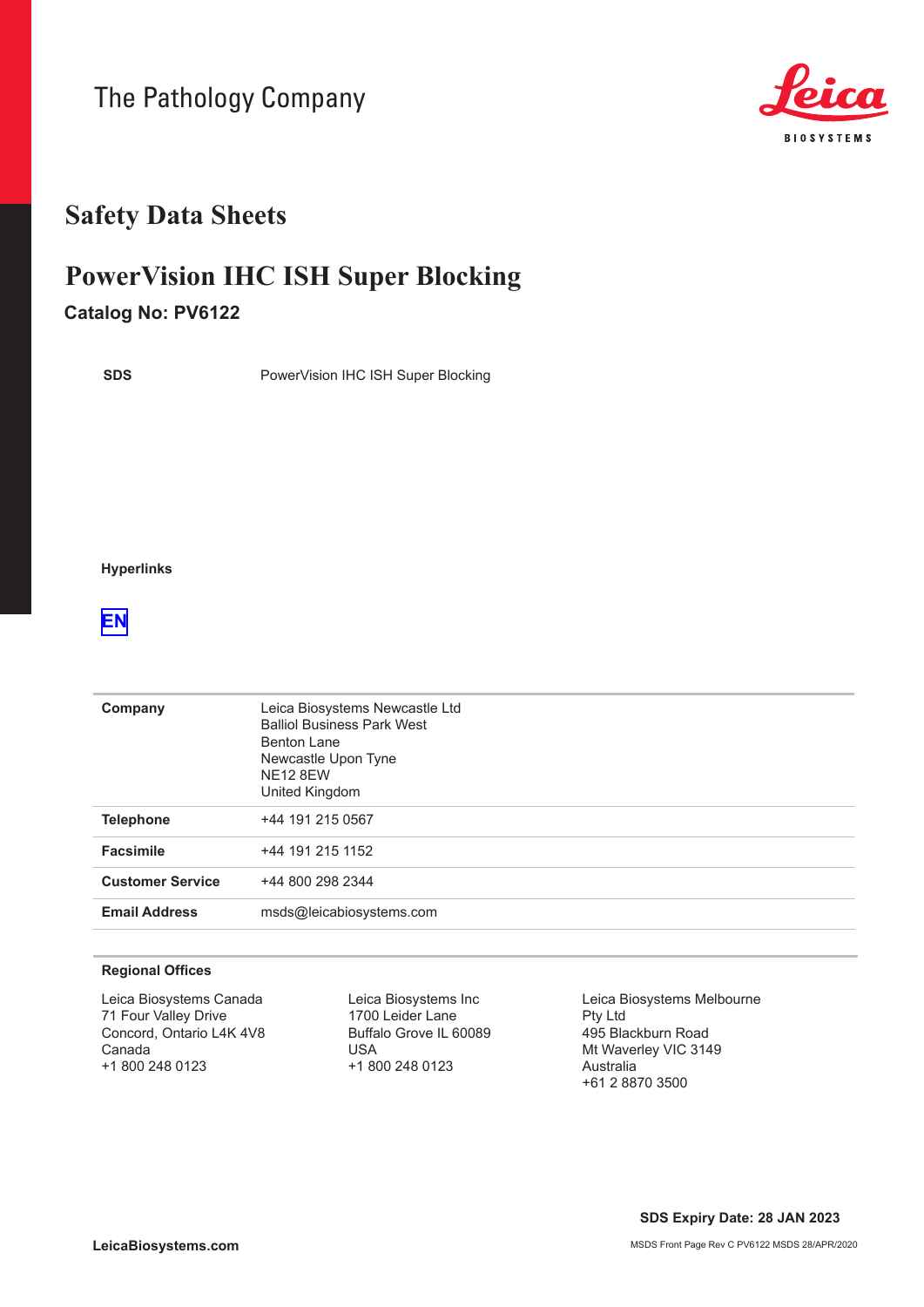

### POWERVISION IHC ISH SUPER BLOCKING

**Page:** 1 **Compilation date:** 28 JAN 2020

### <span id="page-1-0"></span>**Section 1: Identification of the substance/mixture and of the company/undertaking**

### **1.1. Product identifier**

**Product name:** POWERVISION IHC ISH SUPER BLOCKING

#### **1.2. Relevant identified uses of the substance or mixture and uses advised against**

**Use of substance / mixture:** Use in laboratories - Professional.

#### **1.3. Details of the supplier of the safety data sheet**

**Company name:** Leica Biosystems Newcastle Ltd

Balliol Business Park West

- Benton Lane
- Newcastle Upon Tyne
- NE12 8EW
- United Kingdom
- **Tel:** +44 191 2150567
- **Fax:** +44 191 2151152
- **Email:** msds@LeicaBiosystems.com

### **1.4. Emergency telephone number**

**Emergency tel:** USA and Canada: 1-800-424-9300 Outside USA and Canada: +1 703-741-5970 For emergency calls only.

### **Section 2: Hazards identification**

### **2.1. Classification of the substance or mixture**

**Classification under CLP: \*** Skin Sens. 1A: H317

**Most important adverse effects: \*** May cause an allergic skin reaction.

### **2.2. Label elements**

| Label elements: |                                                                       |
|-----------------|-----------------------------------------------------------------------|
|                 | <b>Hazard statements:</b> *H317: May cause an allergic skin reaction. |
|                 | Hazard pictograms: * GHS07: Exclamation mark                          |
|                 | $\langle \cdot \rangle$                                               |

**Signal words: \*** Warning

**Precautionary statements: \*** P261: Avoid breathing mist.

**\*** P272: Contaminated work clothing should not be allowed out of the workplace.

**\*** P280: Wear protective gloves/protective clothing/eye protection.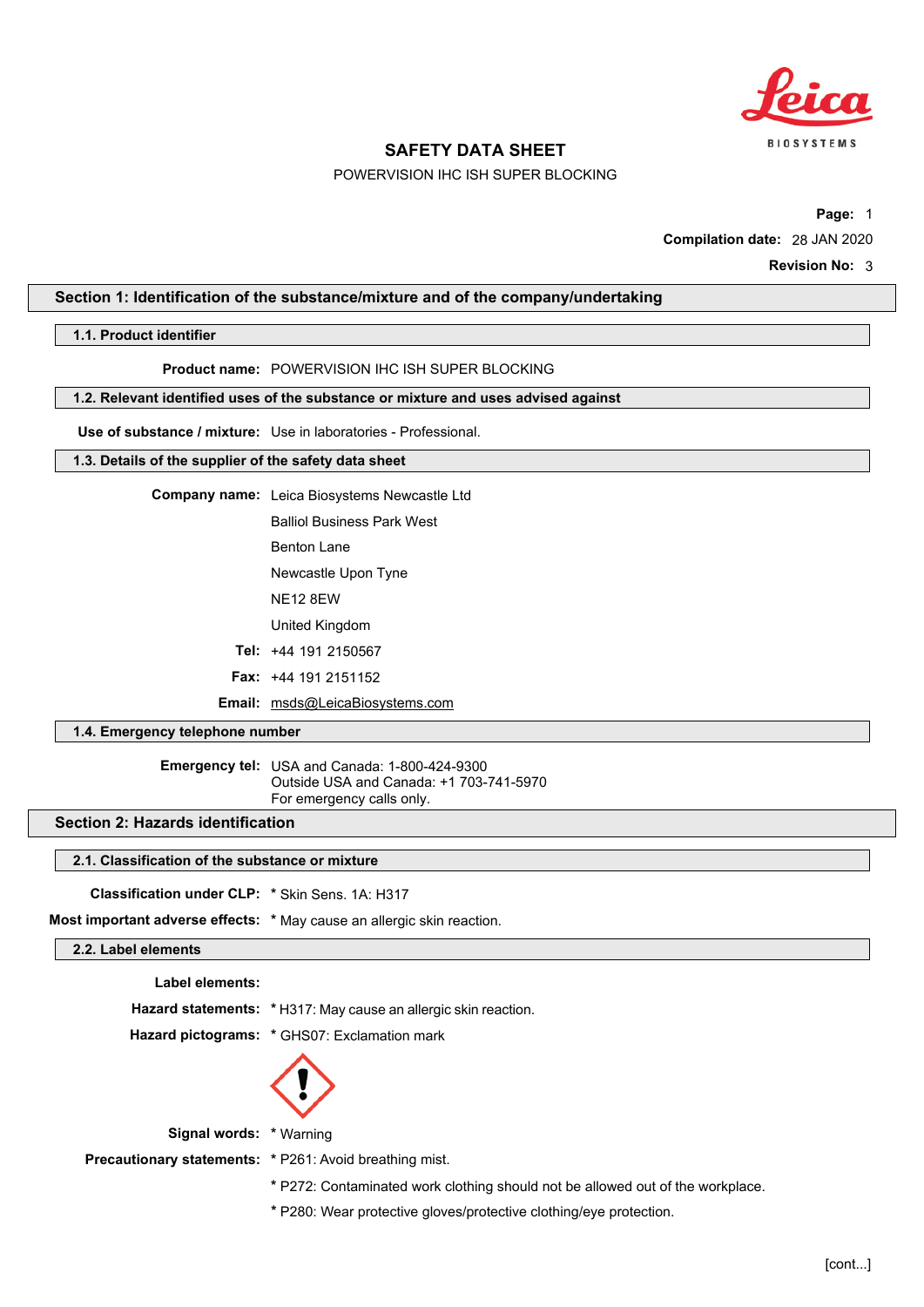### POWERVISION IHC ISH SUPER BLOCKING

- **\*** P302+P352: IF ON SKIN: Wash with plenty of water/soap.
- **\*** P333+P313: If skin irritation or rash occurs: Get medical advice/attention.
- **\*** P362+P364: Take off contaminated clothing and wash it before reuse.

**\*** P501: Dispose of contents/container in accordance with local/regional/national/international regulation.

### **2.3. Other hazards**

**PBT:** This product is not identified as a PBT/vPvB substance.

### **Section 3: Composition/information on ingredients**

### **3.2. Mixtures**

### **\* Hazardous ingredients:** 0.01% 2-methylisothiazol-3(2*H*)-one.

| *FC        | *CAS       | *PRT / WFI               | *CLP Classification                                                                                                                                                                                                                                            | *Percent |
|------------|------------|--------------------------|----------------------------------------------------------------------------------------------------------------------------------------------------------------------------------------------------------------------------------------------------------------|----------|
| *220-239-6 | *2682-20-4 | $\overline{\phantom{0}}$ | '*Acute Tox. 3 (Oral) H301, Acute Tox. 3 (Dermal) H311, Acute Tox.<br>2 (Inhalation) H330, Skin Corr. 1B H314, Skin Sens. 1A H317 C<br>20.0015%, Eye Dam. 1 H318, STOTS3 H335 (Lungs), Aguatic<br>Acute 1 H400 M-Factor 10, Aquatic Chronic 1 H410 M-Factor 1. | *0.01%   |

### **\* REACH Registration Number:** 01-2120764690-50-XXXX.

### Glycerol

| *200-289-L | *56- | $\overline{\phantom{0}}$ | Substance with a community it.<br>workplace exposure.<br>≧ limit. | ั<1% |
|------------|------|--------------------------|-------------------------------------------------------------------|------|
|            |      |                          |                                                                   |      |

### **\* REACH Registration Number:** 01-2119471987-XXXX.

## **Section 4: First aid measures 4.1. Description of first aid measures Skin contact:** \* Remove all contaminated clothes and footwear immediately unless stuck to skin. Wash immediately with plenty of soap and water. Consult a doctor. **Eye contact: \*** Bathe the eye with running water for 15 minutes. Consult a doctor. **Ingestion: \*** Wash out mouth with water. Consult a doctor. **Inhalation:** \* Remove casualty from exposure ensuring one's own safety whilst doing so. Consult a doctor. **4.2. Most important symptoms and effects, both acute and delayed Skin contact:** There may be irritation and redness at the site of contact. **Eye contact:** There may be irritation and redness. The eyes may water profusely. **Ingestion:** There may be soreness and redness of the mouth and throat. **Inhalation:** Exposure may cause coughing or wheezing. **Delayed / immediate effects:** \* Delayed effects can be expected after long-term exposure. **4.3. Indication of any immediate medical attention and special treatment needed Immediate / special treatment:** Not applicable. **Section 5: Fire-fighting measures**

#### **5.1. Extinguishing media**

**Extinguishing media: \*** Suitable extinguishing media for the surrounding fire should be used. Use water spray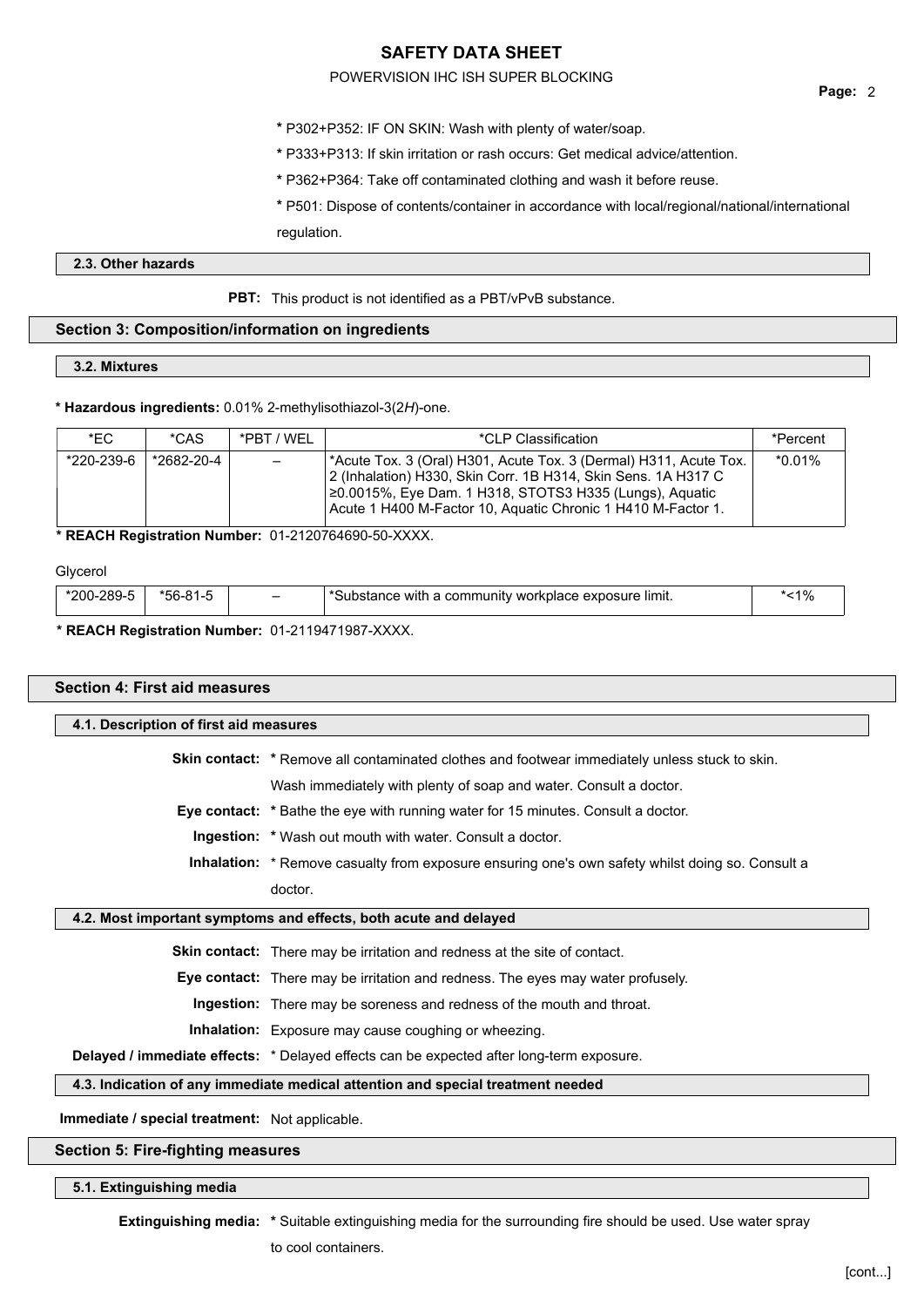## POWERVISION IHC ISH SUPER BLOCKING **Page:** <sup>3</sup>

### **5.2. Special hazards arising from the substance or mixture**

**Exposure hazards:** In combustion emits toxic fumes.

#### **5.3. Advice for fire-fighters**

**Advice for fire-fighters:** Wear self-contained breathing apparatus. Wear protective clothing to prevent contact with skin and eyes.

### **Section 6: Accidental release measures**

#### **6.1. Personal precautions, protective equipment and emergency procedures**

**Personal precautions: \*** Do not attempt to take action without suitable protective clothing - see section 8 of SDS.

Turn leaking containers leak-side up to prevent the escape of liquid.

#### **6.2. Environmental precautions**

**Environmental precautions:** Do not discharge into drains or rivers. Contain the spillage using bunding.

#### **6.3. Methods and material for containment and cleaning up**

**Clean-up procedures:** Absorb into dry earth or sand. Transfer to a closable, labelled salvage container for

disposal by an appropriate method.

### **6.4. Reference to other sections**

**Reference to other sections:** Refer to section 8 of SDS. Refer to section 13 of SDS.

### **Section 7: Handling and storage**

#### **7.1. Precautions for safe handling**

**Handling requirements:** \* Avoid direct contact with the substance. Avoid the formation or spread of mists in the air.

### **7.2. Conditions for safe storage, including any incompatibilities**

**Storage conditions:** Store in a cool, well ventilated area. Keep container tightly closed.

**Suitable packaging:** Not applicable.

**7.3. Specific end use(s)**

**Specific end use(s):** Use in laboratories - Professional.

### **Section 8: Exposure controls/personal protection**

**8.1. Control parameters**

#### **Workplace exposure limits:**

### **\*Hazardous ingredients: Glycerol**

| *State | *8 hour TWA                                   | *15 min. STEL | *8 hour TWA | *15 min. STEL |
|--------|-----------------------------------------------|---------------|-------------|---------------|
| *EU    | 10 mg/m $3$                                   |               |             |               |
| *UK    | 10 mg/m $3$                                   |               |             |               |
| *IE    | 10 mg/m $3$                                   |               |             |               |
| *US    | 5 mg/m <sup>3*</sup> / 15 mg/m <sup>3**</sup> |               |             |               |
| $*CA$  | 10 mg/m $3$                                   |               |             |               |
| *AU    | 10 mg/m $3$                                   |               |             |               |
| *NZ    | 10 mg/m $3$                                   |               |             |               |

\* respirable dust / \*\* inhalable dust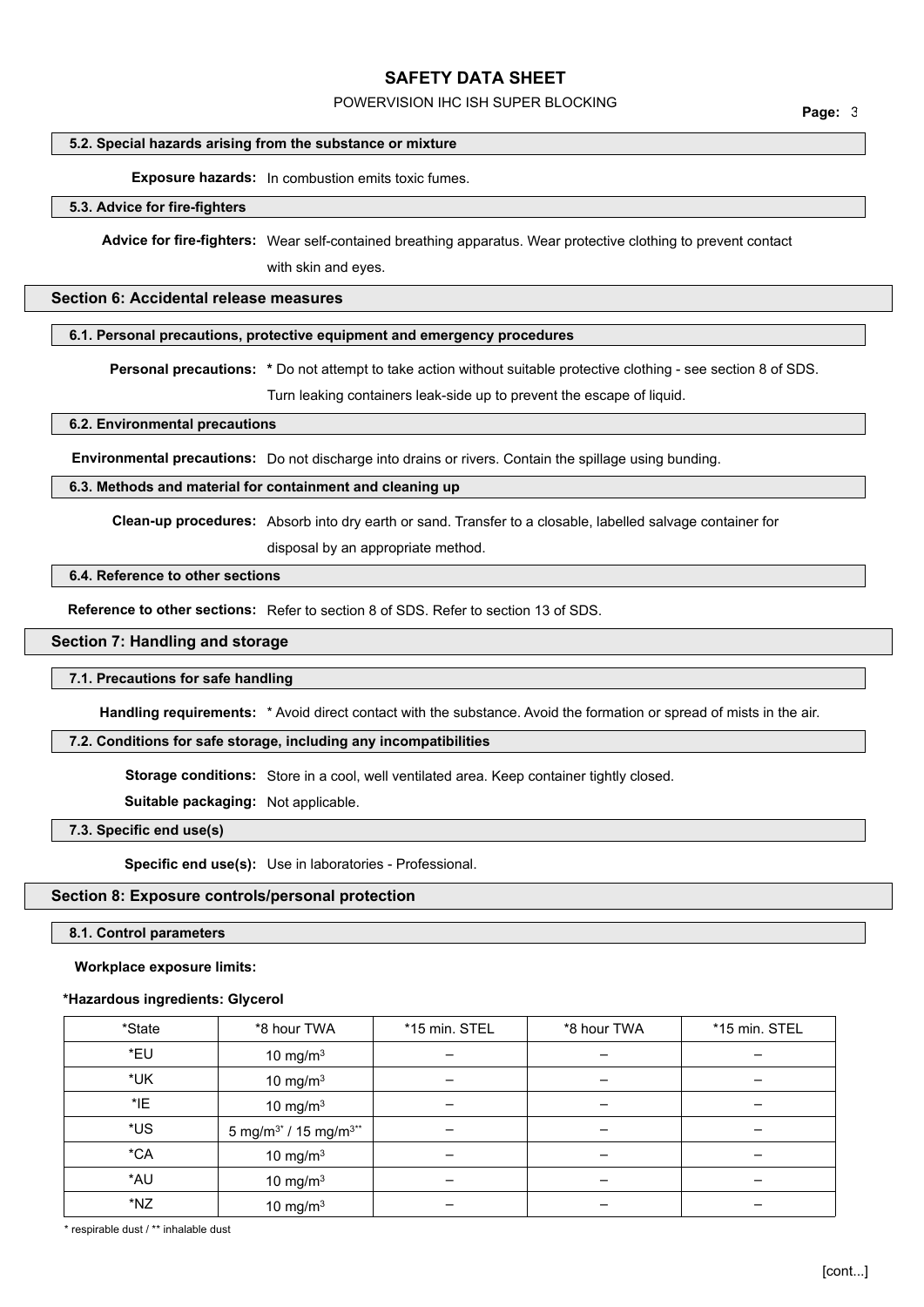### POWERVISION IHC ISH SUPER BLOCKING

**Page:** 4

٦

| <b>DNEL/PNEC Values</b> |                               |       |
|-------------------------|-------------------------------|-------|
|                         | *2-methylisothiazol-3(2H)-one |       |
| $\tau$ ype              | Exposure                      | Value |

| Туре        | Exposure                      | Value                     | Population                | Effect   |
|-------------|-------------------------------|---------------------------|---------------------------|----------|
| <b>DNEL</b> | Inhalation (repeated dose)    | 21 $\mu$ g/m <sup>3</sup> | Workers                   | Local    |
| <b>DNEL</b> | Inhalation (acute/short term) | 43 $\mu$ g/m <sup>3</sup> | Workers                   | Local    |
| <b>DNEL</b> | Inhalation (repeated dose)    | $21 \mu g/m3$             | <b>General Population</b> | Local    |
| <b>DNEL</b> | Inhalation (acute/short term) | 43 $\mu$ g/m <sup>3</sup> | <b>General Population</b> | Local    |
| <b>DNEL</b> | Oral (repeated dose)          | 27 µg/kg bw/day           | <b>General Population</b> | Systemic |
| <b>DNEL</b> | Oral (acute/short term)       | 53 µg/kg bw/day           | <b>General Population</b> | Systemic |

### **8.2. Exposure controls**

**Engineering measures: \*** Ensure there is sufficient ventilation of the area. **Respiratory protection:** Respiratory protection not required. **Hand protection: \*** Impermeable gloves. **Eye protection:** Safety glasses. Ensure eye bath is to hand. **Skin protection: \*** Impermeable protective clothing. **Environmental:** Prevent from entering public sewers or the immediate environment.

### **Section 9: Physical and chemical properties**

|                                                  | 9.1. Information on basic physical and chemical properties |                                                   |                                  |
|--------------------------------------------------|------------------------------------------------------------|---------------------------------------------------|----------------------------------|
| <b>State: Liquid</b>                             |                                                            |                                                   |                                  |
| <b>Colour: Yellow</b>                            |                                                            |                                                   |                                  |
|                                                  | <b>Odour: Odourless</b>                                    |                                                   |                                  |
|                                                  |                                                            |                                                   |                                  |
| <b>Evaporation rate:</b> No data available.      |                                                            |                                                   |                                  |
| Oxidising:                                       | No data available.                                         |                                                   |                                  |
| <b>Solubility in water:</b> No data available.   |                                                            |                                                   |                                  |
|                                                  | Viscosity: No data available.                              |                                                   |                                  |
| Boiling point/range°C: No data available.        |                                                            | <b>Melting point/range °C:</b> No data available. |                                  |
| Flammability limits %: lower: No data available. |                                                            |                                                   | <b>upper:</b> No data available. |
|                                                  | <b>Flash point C:</b> No data available.                   | Part.coeff. n-octanol/water: No data available.   |                                  |
| Autoflammability°C: No data available.           |                                                            | Vapour pressure: No data available.               |                                  |
| Relative density: No data available.             |                                                            |                                                   | <b>pH:</b> No data available.    |
|                                                  | <b>VOC g/l:</b> No data available.                         |                                                   |                                  |

**9.2. Other information**

**Other information:** Not applicable.

### **Section 10: Stability and reactivity**

**10.1. Reactivity**

**Reactivity:** Stable under recommended transport or storage conditions.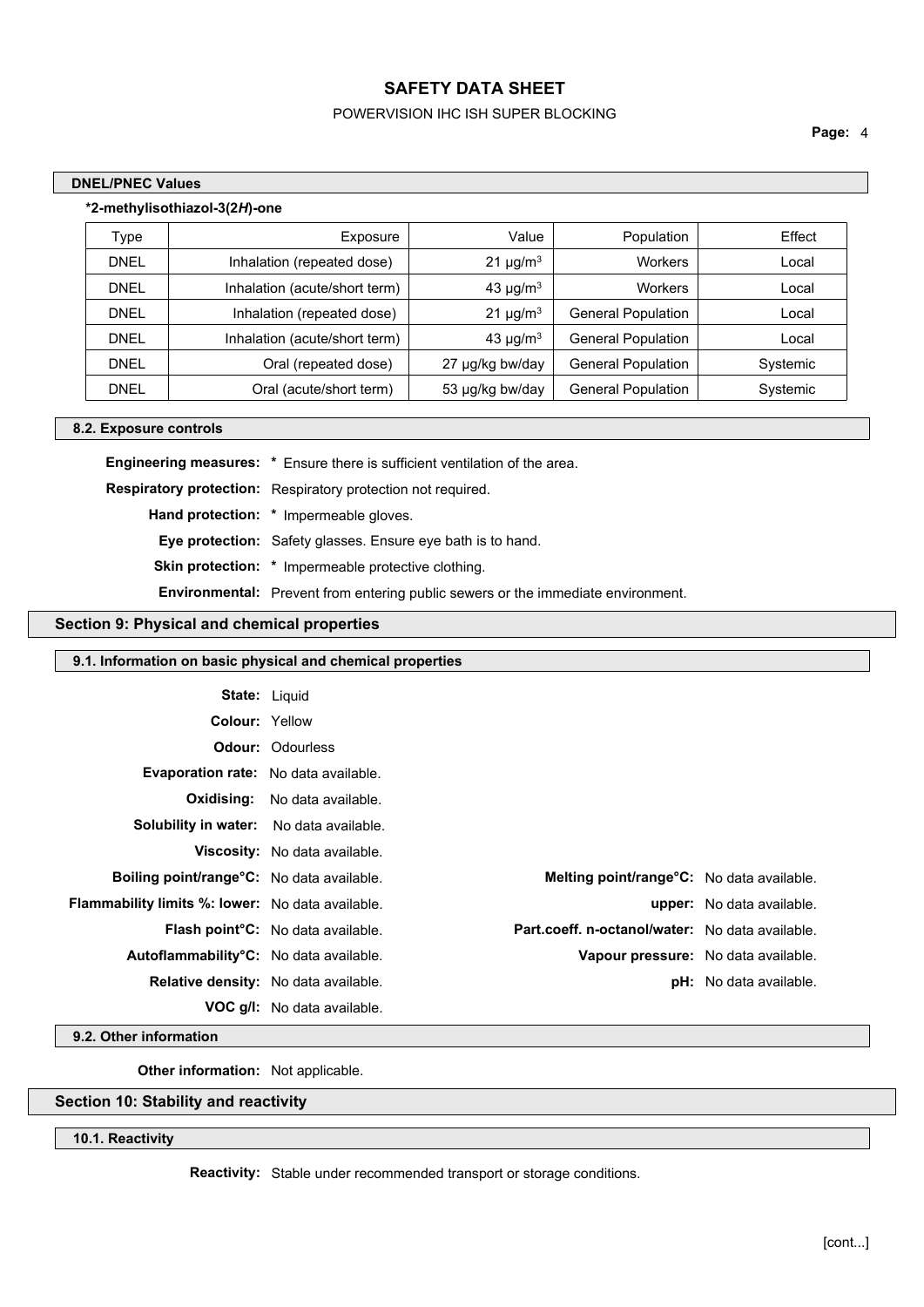### POWERVISION IHC ISH SUPER BLOCKING

### **10.2. Chemical stability**

**Chemical stability:** Stable under normal conditions.

### **10.3. Possibility of hazardous reactions**

**Hazardous reactions:** Hazardous reactions will not occur under normal transport or storage conditions.

Decomposition may occur on exposure to conditions or materials listed below.

### **10.4. Conditions to avoid**

**Conditions to avoid:** Heat.

### **10.5. Incompatible materials**

**Materials to avoid:** Strong oxidising agents. Strong acids.

### **10.6. Hazardous decomposition products**

**Haz. decomp. products:** In combustion emits toxic fumes.

### **Section 11: Toxicological information**

**11.1. Information on toxicological effects**

### **\*Hazardous ingredients:**

### **\*2-methylisothiazol-3(2***H***)-one**

| <b>DERMAL</b> | <b>RAT</b> | ∟D50    | 242 | mg/kg |
|---------------|------------|---------|-----|-------|
| DUST/MIST     | . RAT      | 4H LC50 | υ.  | mq/l  |
| ORAL          | RAT        | ∟D50    | 120 | mg/kg |

#### **\*Relevant hazards for product:**

| ⊣azard                         | Route | <b>Basis</b>               |
|--------------------------------|-------|----------------------------|
| Respiratory/skin sensitisation | -     | : calculated<br>Hazardous: |

#### **\*Excluded hazards for substance:**

| Hazard                        | Route | Basis                 |
|-------------------------------|-------|-----------------------|
| Acute toxicity (ac. tox. 4)   |       | No hazard: calculated |
| Acute toxicity (ac. tox. 3)   |       | No hazard: calculated |
| Acute toxicity (ac. tox. 2)   |       | No hazard: calculated |
| Acute toxicity (ac. tox. 1)   |       | No hazard: calculated |
| Skin corrosion/irritation     |       | No hazard: calculated |
| Serious eye damage/irritation |       | No hazard: calculated |
| Germ cell mutagenicity        |       | No hazard: calculated |
| Carcinogenicity               |       | No hazard: calculated |
| Reproductive toxicity         |       | No hazard: calculated |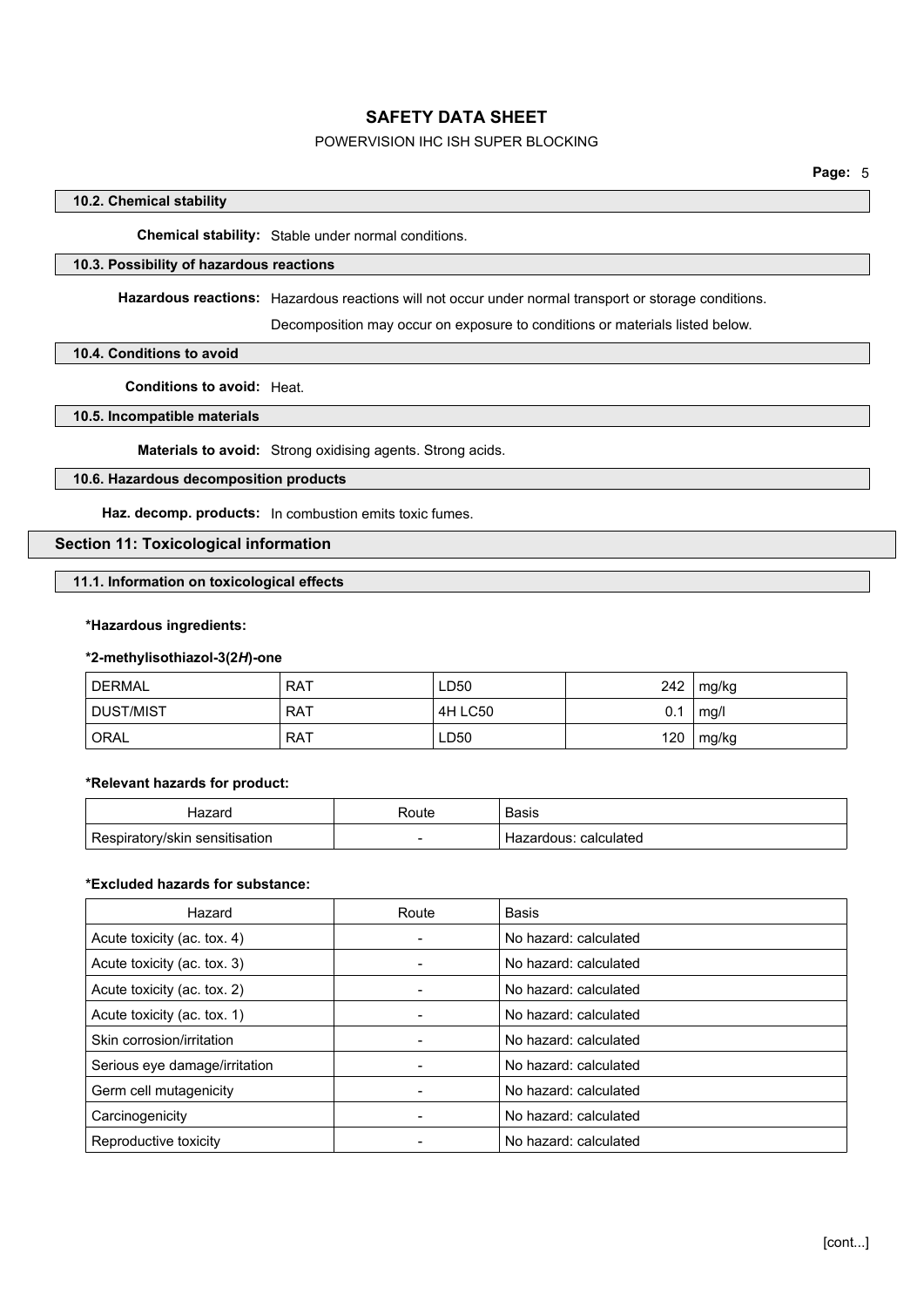### POWERVISION IHC ISH SUPER BLOCKING

| STOT-single exposure   | No hazard: calculated |
|------------------------|-----------------------|
| STOT-repeated exposure | No hazard: calculated |
| Aspiration hazard      | No hazard: calculated |

### **Symptoms / routes of exposure**

**Skin contact:** \* There may be irritation and redness at the site of contact.

**Eye contact: \*** There may be irritation and redness. The eyes may water profusely.

**Ingestion: \*** There may be soreness and redness of the mouth and throat.

**Inhalation: \*** Exposure may cause coughing or wheezing.

**Delayed / immediate effects:** \* Delayed effects can be expected after long-term exposure.

**Other information:** Not applicable.

### **Section 12: Ecological information**

#### **12.1. Toxicity**

### **\*Hazardous ingredients:**

#### **\*2-methylisothiazol-3(2***H***)-one**

| <b>ALGAE</b>             | 48H EC50 | 72.5 | $\mu$ g/l |
|--------------------------|----------|------|-----------|
| Freshwater fish          | 96H LC50 | 4.77 | mq/1      |
| Freshwater invertebrates | 48H EC50 | 934  | $\mu$ g/l |
| Marine invertebrates     | 48H EC50 | 2.98 | mg/l      |

#### **12.2. Persistence and degradability**

### **Persistence and degradability:** Biodegradable.

**12.3. Bioaccumulative potential**

**Bioaccumulative potential:** No bioaccumulation potential.

**12.4. Mobility in soil**

**Mobility:** Readily absorbed into soil.

### **12.5. Results of PBT and vPvB assessment**

**PBT identification:** This product is not identified as a PBT/vPvB substance.

**12.6. Other adverse effects**

**Other adverse effects:** Negligible ecotoxicity.

### **Section 13: Disposal considerations**

#### **13.1. Waste treatment methods**

**Disposal operations:** Transfer to a suitable container and arrange for collection by specialised disposal

company.

**Recovery operations:** Not applicable. **Disposal of packaging:** Clean with water. Dispose of as normal industrial waste.